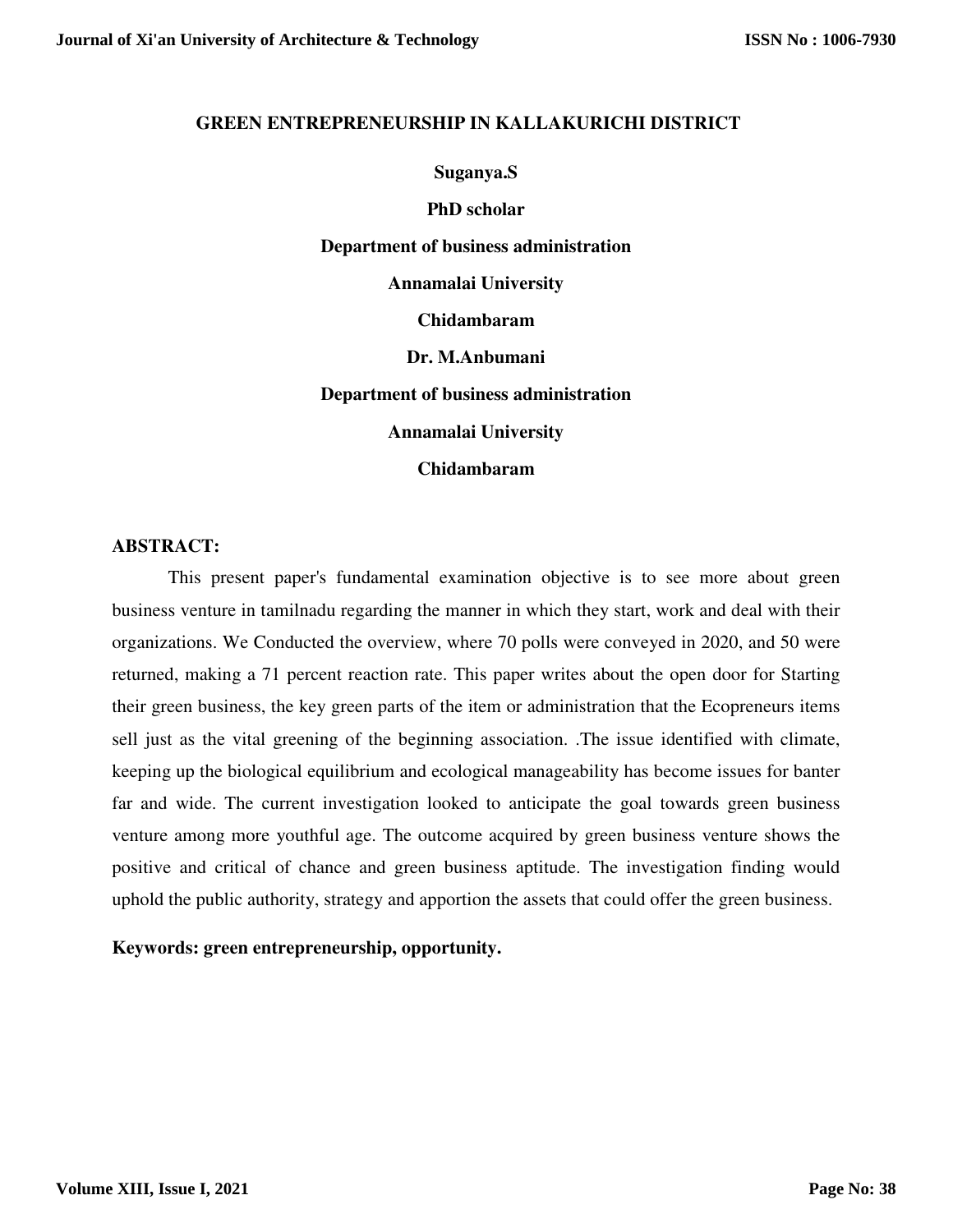### 1. INTORDUCTION:

 In India, green business is in its underlying stage. Green Entrepreneurs are money managers who acknowledge new business openings by facing challenge. They present advancements and groundbreaking thoughts that decide financial turn of events. The idea of green business venture is naturally connected to the improvement of the economy, which is accomplished through foundation of new undertakings, their progressive turn of events, formation of new assets, markets, innovations, items and administrations, cycles and exchanges, hence adding to making of significant worth.

Green business venture is an undeniably significant marvel from the perspective of financial turn of events, yet it is as yet not adequately investigated. Supporting the advancement of green endeavours and expanding the versatility of the economy and normal environments requires a more inside and out examination of the conditions and factors that impact the improvement of green business.

Green business venture is generally new and developing consideration in the current world. A similar idea advancing as ecotrepreneurship, ecological business venture, manageable business venture are advancing green business. A green business person can be either making her business "green" or basically entering a "green business". All in all, green business venture could be characterised regarding the innovation utilised for creation in any area of the economy, or as far as the areas firms are dynamic in, in which case our consideration is confined to parts of the economy delivering explicit kinds of yield.

In the present monetary reality, increasingly more time is given to business issues, specifically from the perspective of their effect on financial turn of events, incitement of nearby activities and decrease of joblessness.

The way to deal with green business in created and agricultural nations is extraordinary. Created nations and global associations appear to put more accentuation on the idea of "green" and on market openings, while agricultural nations appear to zero in additional on the idea of "business venture" and on market need.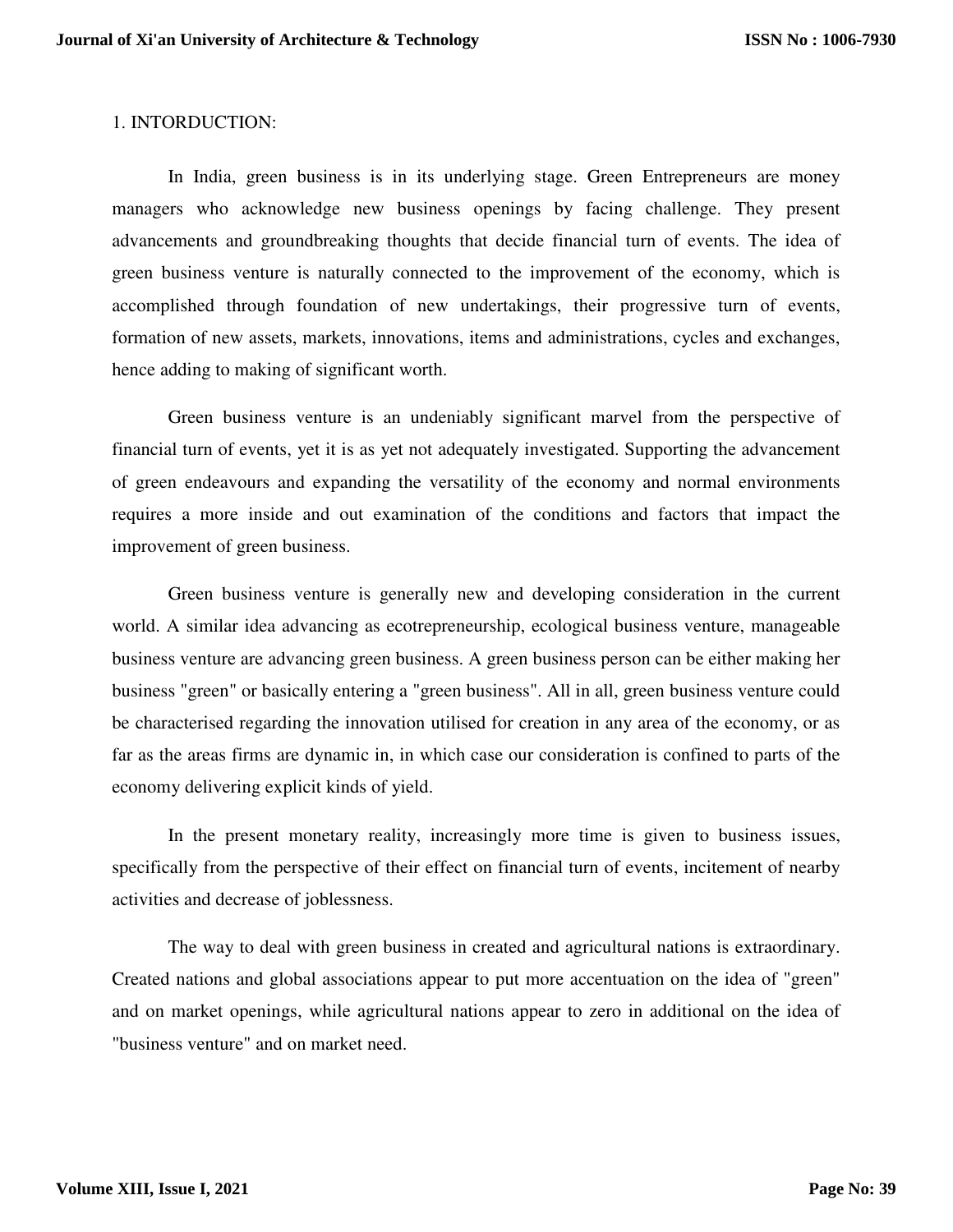### **1.1. OBJECTIVE OF THE STUDY**

To conceptualisation the term of 'green business'

### **1.2. SCOPE OF THE STUDY**

This examination depends on an exact review directed by the analyst in the green business in kallakurichi dist.

### **2. LITERATURE REVIEW:**

Ramayah.T et.al 20191 to distinguish the examination "Demonstrating green innovative expectation among college green entrepreneurship utilizing the pioneering occasion and social qualities hypothesis" Going green has made huge eagerness across the general public. The principle goal of this examination is to uncover the relationship of enterprising occasion hypothesis and social qualities hypothesis with the green innovative expectation. Cross sectional study was directed through organized poll among the college and the information gathered from 835 respondents. The discoveries of the outcomes uncovered that apparent allure, seen possibility, opportunity chasing, and sensibility taking assumes huge part for green enterprising expectation. The consequence of the examination will give the administrations to investigate open doors for the green innovative endeavours among colleges. The specialist proposed to the colleges may offer tweaked scholarly courses, or preparing project to the green business activity among the green entrepreneurship.

Rafidah Nordin et.al2019 The role of Green Entrepreneurship Opportunities to Investigate the Practice of Green Entrepreneurship among Small and Medium-sized Enterprises in Malaysia Due to sustainable growth, the Green Entrepreneurship concept is gaining traction and is considered to be one of the main drivers of the green economy. Small and medium-sized enterprises (SMEs) structure and contribute enormously to the GDP of rapidly developing countries. Sustainability growth is one of the fields that is strongly affected by the engagement and encouragement of SMEs. A great deal of effort has been made in recent years to improve green practises among entrepreneurs. However, less focus has been put on this subject with regard to small and medium-sized enterprises in Malaysia. The goal of this study is therefore to investigate the practise of green entrepreneurship among small and medium-sized enterprises, namely opportunities for green entrepreneurship among small and medium-sized enterprises in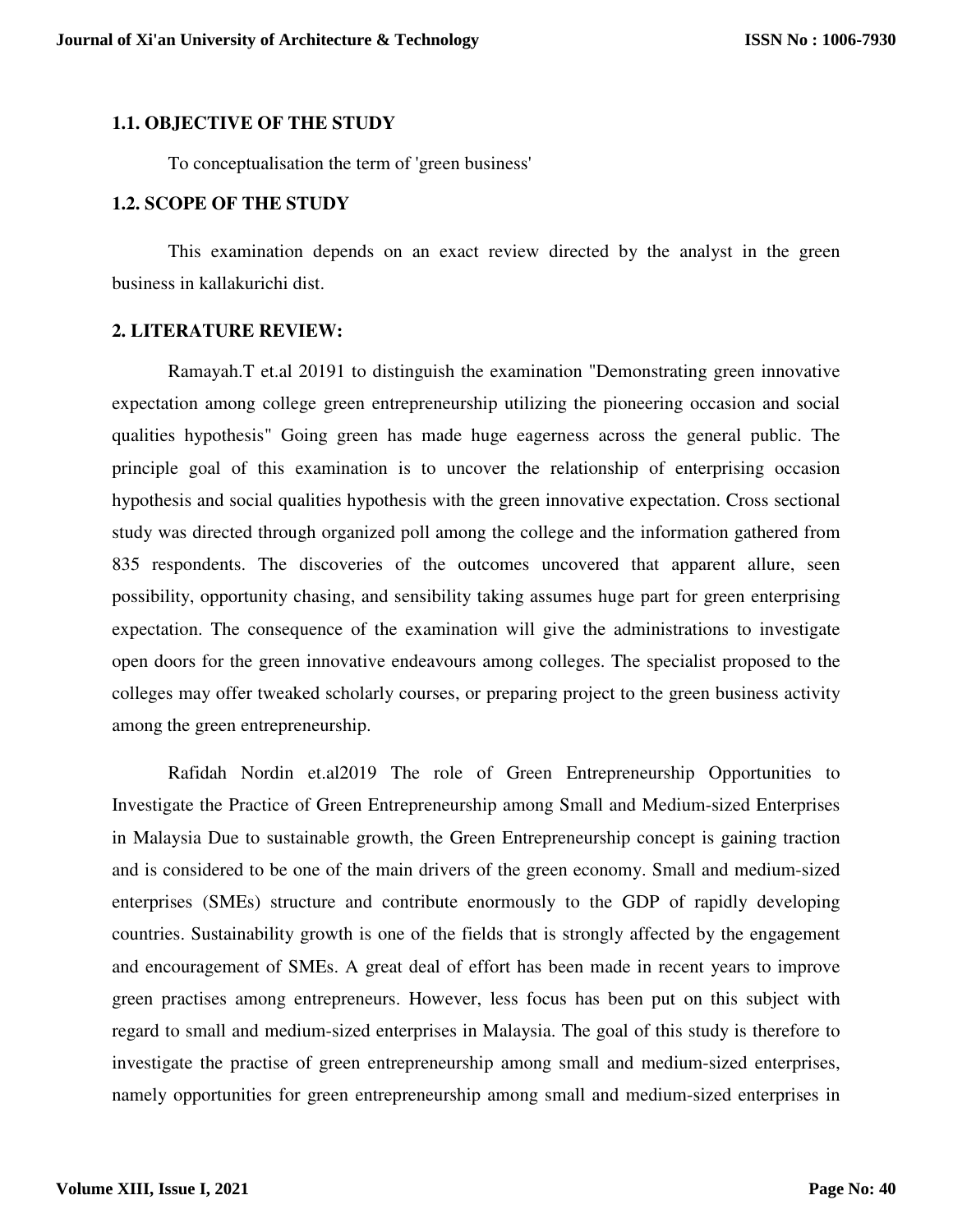Malaysia. This research applies a quantitative approach to data collection through the use of objective sampling in the selection of respondents. The respondents would be among the small and medium-sized entrepreneurs in Malaysia who have been practising green entrepreneurship in their business activities. The questionnaires were sent to respondents consisting of founders, managers or decision-makers of small and medium-sized enterprises from the services and manufacturing sector in selected regions of Malaysia. The results of the study can be used to establish a policy that will encourage the practise of green entrepreneurship among small and medium-sized enterprises in Malaysia.

Ekpe, Mat and Razak (2010) conducted a study to explore the mediating impact of incentive for entrepreneurial activity on credit and the performance of women entrepreneurs. The study was a survey that used a self-administered standardised questionnaire and in-depth interviews to ask women entrepreneurs to respond. In data processing, descriptive statistics have been applied. The study found that female entrepreneurs had more opportunities than female entrepreneurs for their operations.

Bakari ali mwakambirwa (2013) conducted a study of green entrepreneurial practises among small and medium-sized enterprises in Mombasa County, Kenya. All human activities worldwide have been affected by environmental problems, and the world is seeing a rising demand for sustainable and socially responsible goods and services. Entrepreneurs are now making improvements in their methods of doing business in order to resolve the current concerns of society regarding environmentalism and other environmental issues as they impact their businesses. In the transition to green economies, green entrepreneurs are called upon to take leading roles. World data suggests that individuals are becoming increasingly concerned about the environment and are modifying their actions accordingly gradually. The goal of the study was to determine the extent of green entrepreneurial practises among SMEs and to determine the variables contributing to green entrepreneurial practises in Mombasa, Kenya. The study's research architecture was a descriptive survey. Using self-administered questionnaires, primary data was obtained. The results of the analysis were that SMEs had green entrepreneurial activities within their areas of operation. This could be due to the importance in Kenya of green entrepreneurship. They have been found to have variable impacts on activities with respect to the factors affecting green entrepreneurship. As the green entrepreneurial practises of small and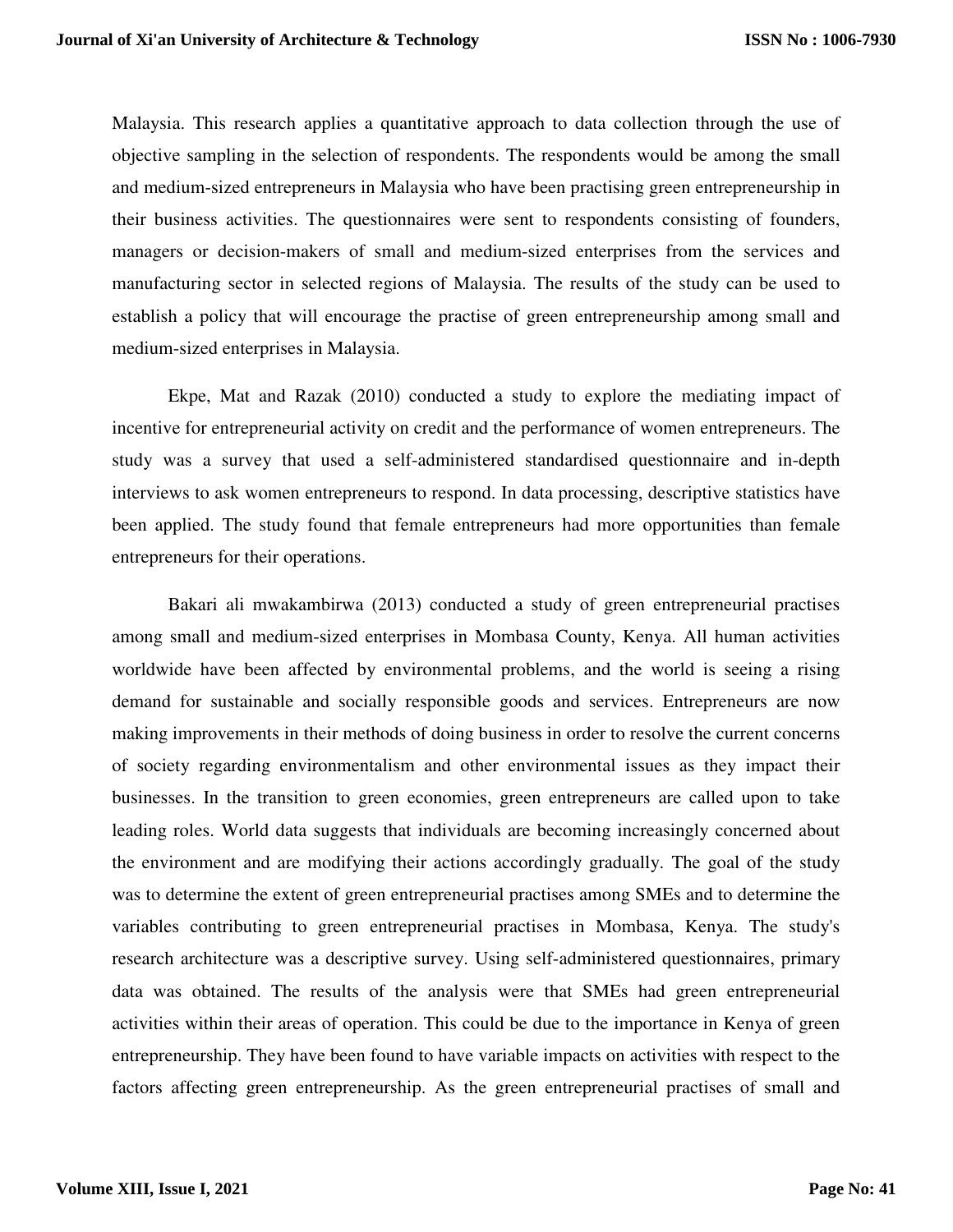medium-sized enterprises in Mombasa County were still at an early stage, it was suggested that relevant stakeholders should put in place measures to promote the adoption and implementation by most organisations, including small and medium-sized enterprises. The government should also increase support for green product innovation through its related authorities, and green entrepreneurship investors should form a lobby to enable them to have strong bargaining ground with other stakeholders.

# **3. Methodology: CONCEPTUAL FRAME WORK**



### **3.1 Research Design:**

It is analysis that is descriptive. The main objectives of this research are to formulate an issue from an organisational point of view for a more precise investigation or to establish working hypotheses.

In this review, the main focus is on the exploration of ideas and observations. Therefore, for this review, the research design is acceptable and must be versatile enough to provide opportunities to consider various aspects of the issue under study. Incorporated flexibility in research design is needed because the research issue, initially narrowly defined, is transformed in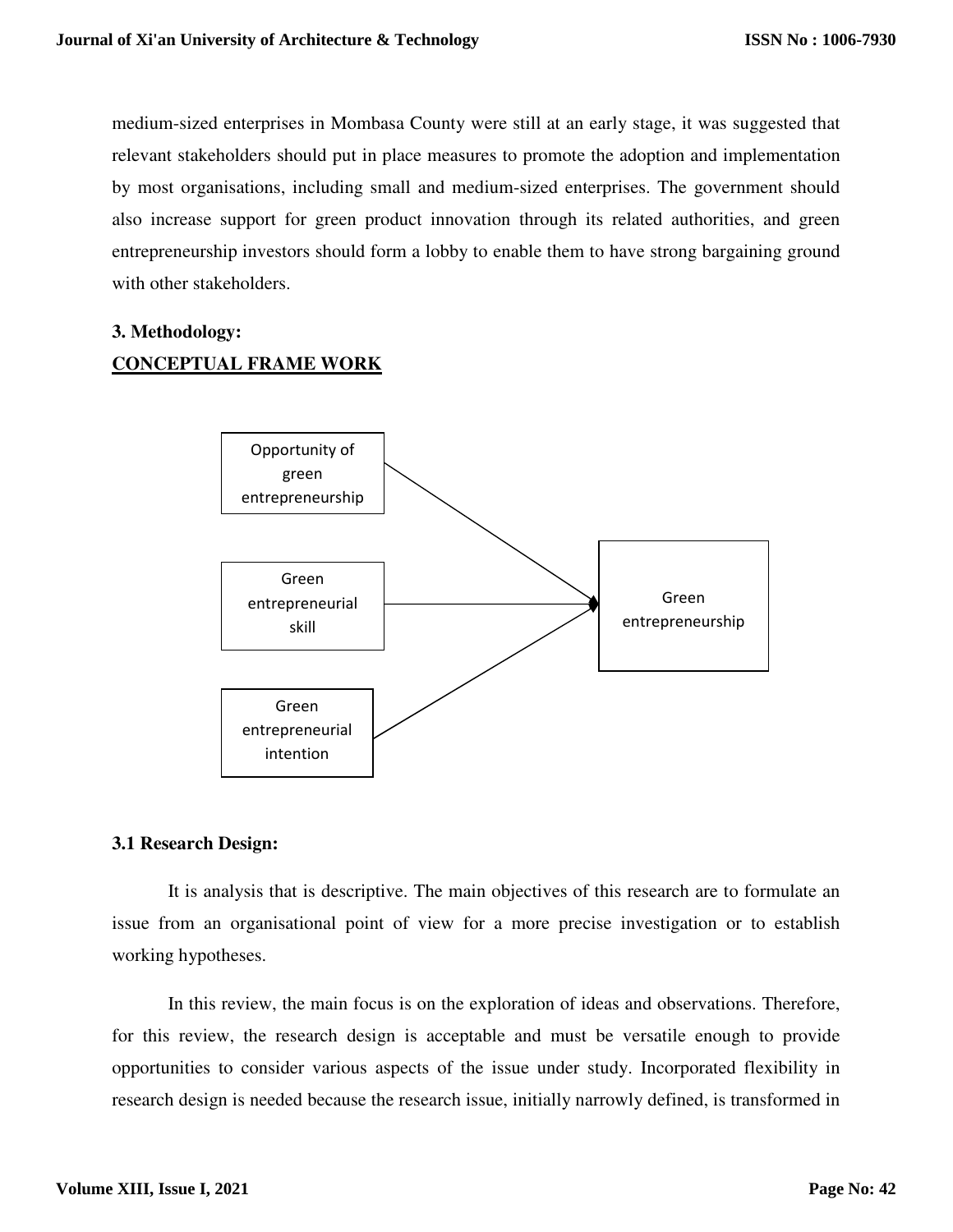descriptive studies into one with more detailed meaning, which may involve changes in the research procedure for collecting relevant data.

This descriptive survey is intended to enhance a systematic explanation of the responses to green entrepreneurship intentions among agricultural green entrepreneurship in Kallakurichi dist. as precise, valid and as reliable as possible. The variables to be analysed include the purpose of green entrepreneurship, green entrepreneurial skills, and opportunities for entrepreneurship.

#### **3.2. Sample.**

The study was conducted among green entrepreneurs who are enrolled in the Bachelor of Agriculture Program under the non-contrived environment (nature environment). Provided that green entrepreneurship and entrepreneurship courses are exposed to this curriculum, they are picked. This research included a total of 50 green entrepreneurs by convenience sampling.

#### **3.3. MEASURES.**

The Green Entrepreneurial Intention consists of six things adopted by Liñán and Chen (2009) using a measure adapted to T for entrepreneurial intention. Ramayah et.al (2019) used six Green Entrepreneurial Intention Research products. Six items approved from Rafidah Nordin et.al2019 evaluate the potential for green entrepreneurship. The Green Entrepreneurship Skill measurement was adapted from Bakari ali mwakambirwa (2013). On the five point Likert scale, all these variables were calculated, ranging from  $1 =$  Strongly Disagree" to  $5 =$  Strongly Agree." "While the Green Entrepreneurship Inclination dependent variable of this study was measured on the five-point Likert scale, ranging from " $1 = Not True$ " to " $5 = Exactly True$ .

#### **4. RESEARCH POPULATION**

The research population was kallakurichi dist green entrepreneurship where the sampling methodology used was the convenience sampling approach where a study's agriculture is readily accessible within the researcher's immediacy, the quantity of green entrepreneurship involved in the questionnaire is 50.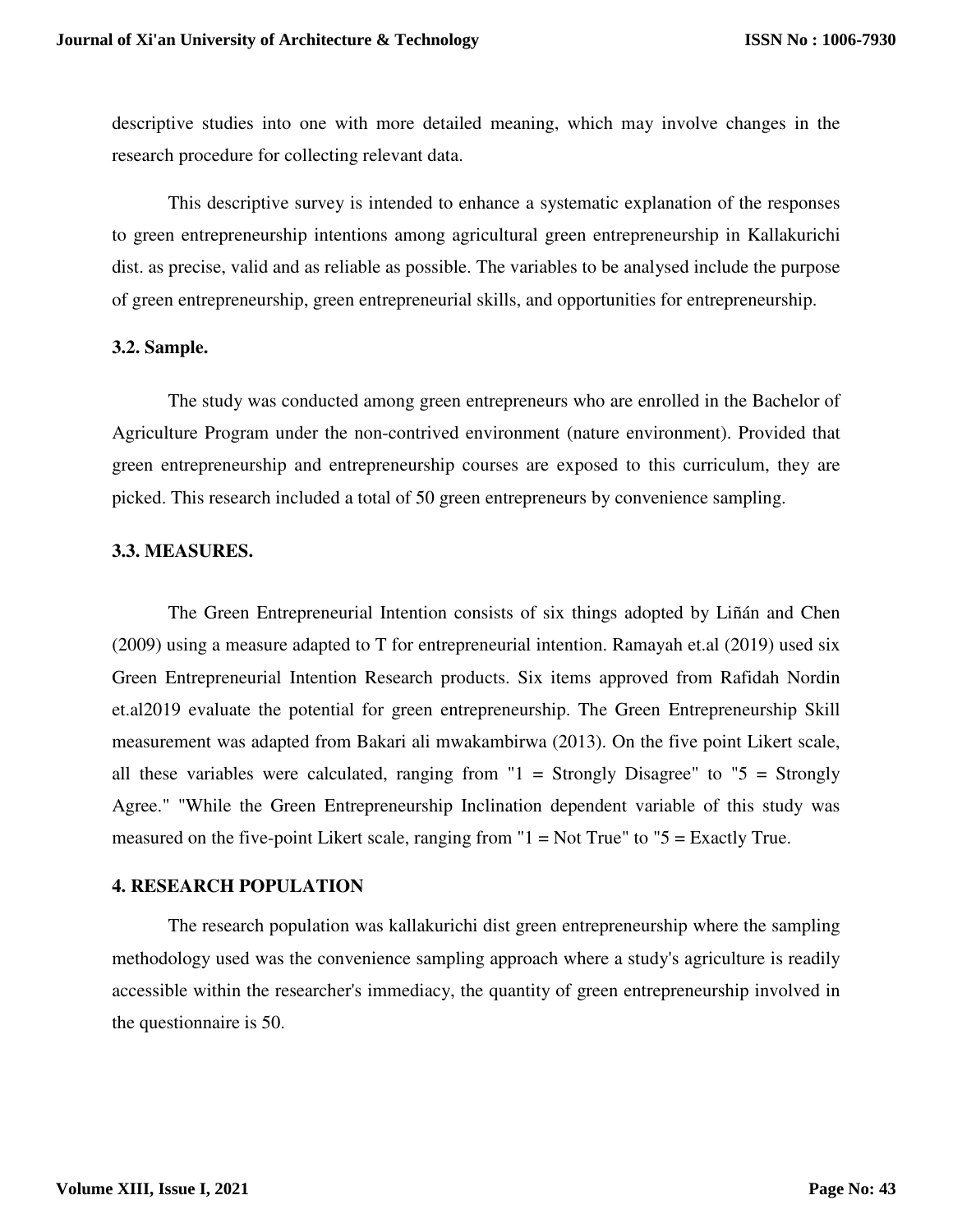# **5. ANALYSIS**

# **5.2.1 RESEARCH PARTICIPANTS AND SAMPLING**

# **1 .ANALYSIS OF FREQUENCY**

|               | <b>Personal</b><br><b>Factors</b> | <b>Frequency</b> | <b>Percent</b> |
|---------------|-----------------------------------|------------------|----------------|
|               | $21 - 23$                         | 21               | 42.0           |
| Age Group     | $24 - 27$                         | 29               | 58.0           |
|               | Total                             | 50               | 100            |
|               | Rural                             | 27               | 54.0           |
| Living place  | Urban                             | 23               | 46.0           |
|               | Below 5000                        | 19               | 38.0           |
|               | 5001-10000                        | 7                | 14.0           |
|               | 10,001<br>15,000                  | 9                | 18.0           |
| Family income | 15,001<br>20,000                  | 5                | 10.0           |
|               | Above 20,001                      | 10               | 20.0           |
|               | Total                             | 50               | 100.0          |

The majority of green entrepreneurship belongs to the 24-27 age group (N=29) (58%), followed by green entrepreneurship in the 21-23 age group  $(N=21)$  (42 percent). 27(54 percent) and 23(54 percent) are the bulk of green entrepreneurship in rural areas (46 percent ). 19(38 percent) business family income below Rs 5000, 10 (20 percent) business family income above Rs 20001, 9 (18 percent) business family income between Rs 10,001-15,000, 7 (14 percent) business family income between 5001-10000 and 5(10 percent) business family income below Rs 15,001-20,000 are out of the sample (N=50).

# **Reliability Statistics**

| Cronbach's Alpha | No of Items |  |
|------------------|-------------|--|
| .903             | −           |  |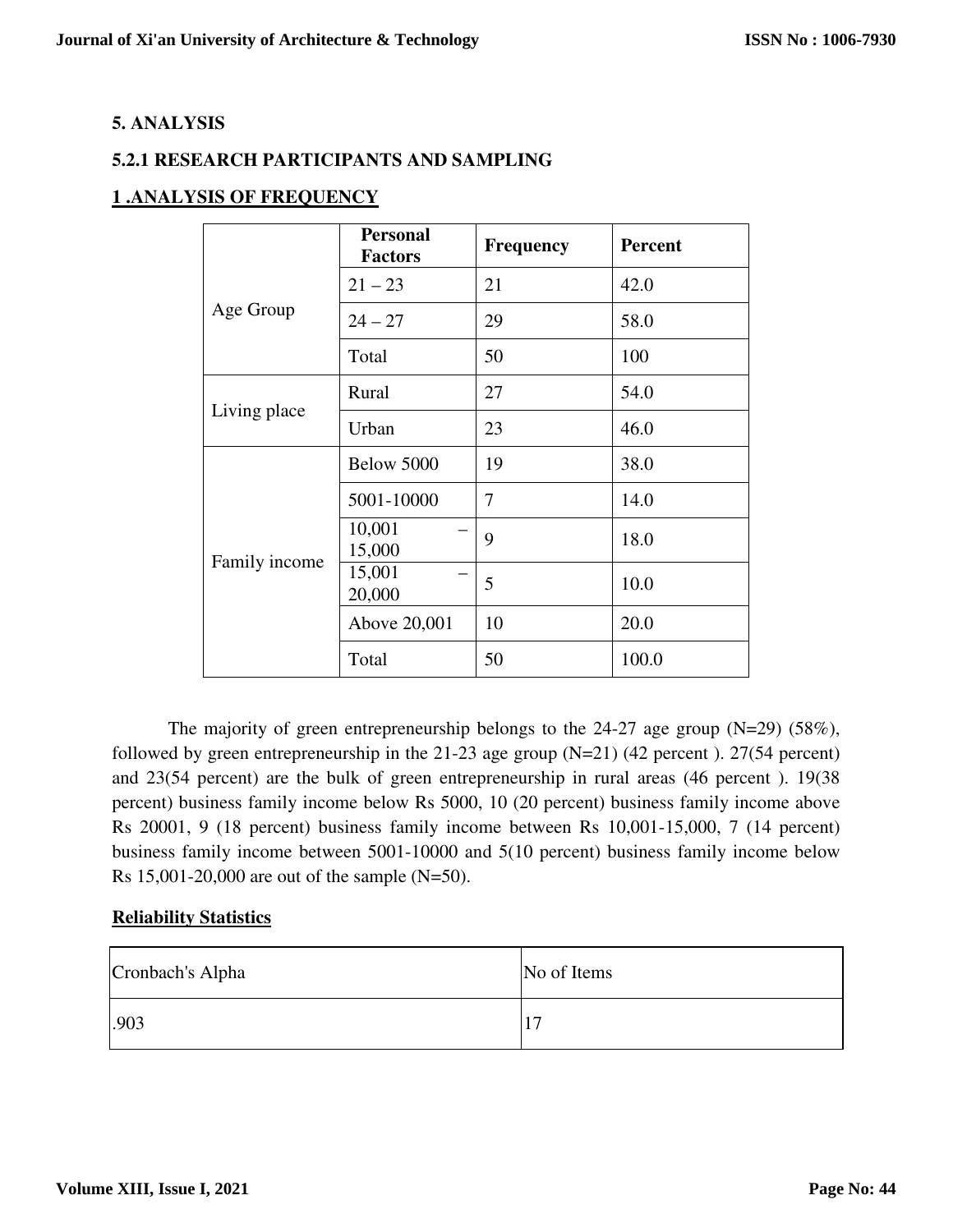In order to assess whether the personal well-being assessment constructs can be combined to form a PWI, reliability analysis was used. This study also checked whether the constructs of personal well-being were compatible in assessing personal well-being. The Cronbach alpha value is the most widely used statistic in this study. The alpha value of the Cronbach was 0.850 higher than a minimum value of 0.7 (Nunnally, 1978), meaning that it was possible to quantify the personal well-being measurement constructs to form one metric, in this case the Personal Well-being Index.

| <b>ITEMS</b>                                                | Mean   | <b>Std. Deviation</b> | $\mathbf N$ |
|-------------------------------------------------------------|--------|-----------------------|-------------|
| I have the training in green business activities            | 3.8433 | .38746                | 50          |
| You have skills in green management                         | 4.8200 | .38809                | 50          |
| You have skills in green team management                    | 4.0000 | .45175                | 50          |
| You have skills in green business planning                  | 4.3600 | .66271                | 50          |
| You have skills in green marketing activities               | 4.4200 | .92780                | 50          |
| You can easily notice a green business opportunity          | 3.9400 | 1.16776               | 50          |
| There are no entry barriers into market i serve             | 4.4600 | .78792                | 50          |
| There is high demand for a green production and services    | 4.2600 | .98582                | 50          |
| There are wide opportunity for green procurement            | 4.0400 | .66884                | 50          |
| The public has support for green activities                 | 4.4200 | .92780                | 50          |
| You have access to information on green technology          | 4.2400 | .43142                | 50          |
| I am ready to do any think to be a green entrepreneur       | 3.8800 | 1.22291               | 50          |
| My professional goal is to become a green entrepreneur      | 4.5400 | .67643                | 50          |
| I will make every effort to start and run my own green firm | 4.4400 | .67491                | 50          |
| I am determined to create a green firm in the future        | 4.2400 | .89351                | 50          |
| I have very seriously thought of starting a green firm      | 3.8400 | 1.28349               | 50          |
| I have the firm intention to start a green firm some day    | 3.8400 | 1.28349               | 50          |

### **ANOVA**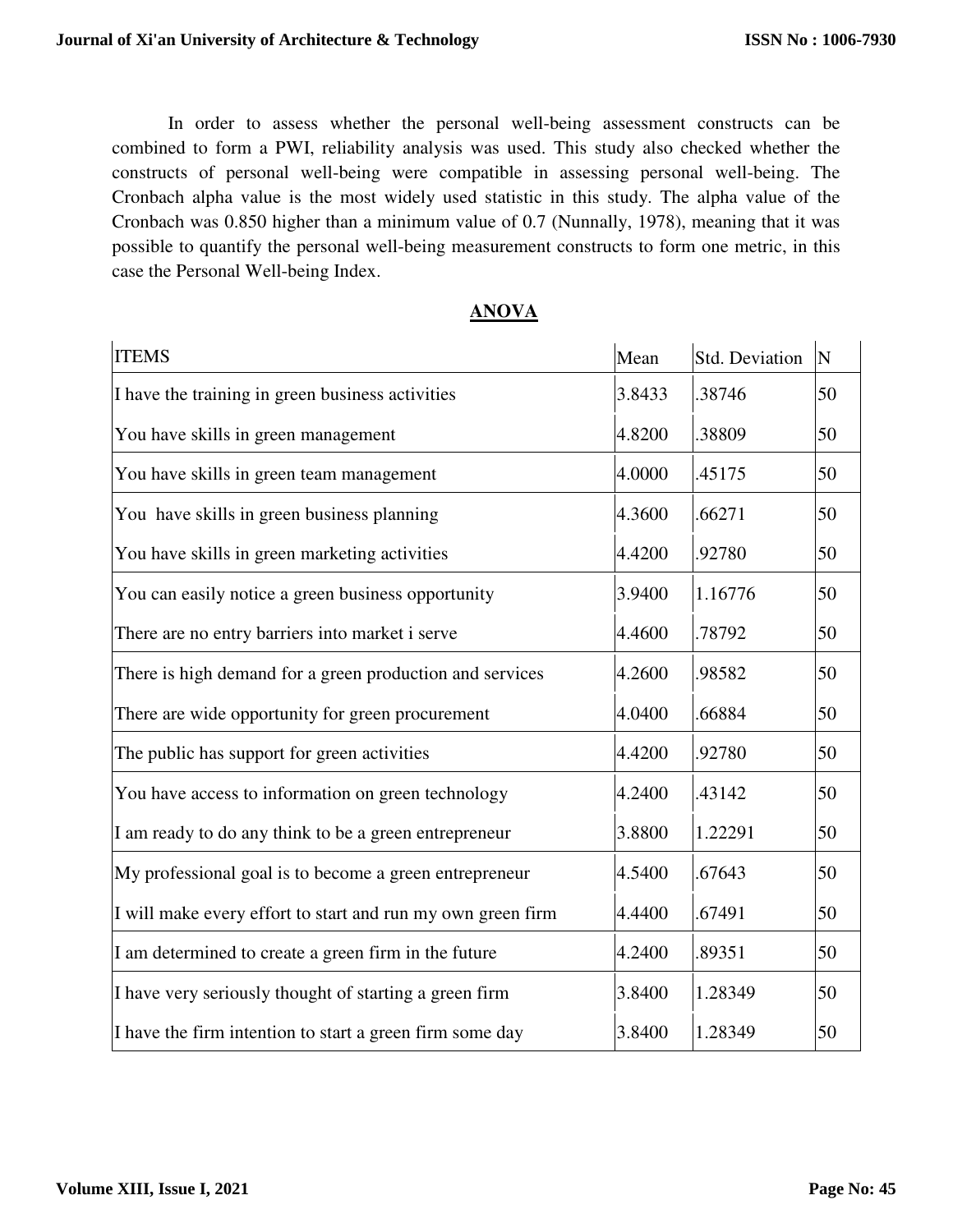# **HYPOTHESIS: 1**

There is no significance different green entrepreneurship skill based on their age.

# **5.1-TABLE**

# **Group Statistics for green entrepreneurship skill based on their age**

| Age     | N  | Mean    | <b>Std. Deviation</b> | Std.<br>Error<br>mean | F value | Sig.  |
|---------|----|---------|-----------------------|-----------------------|---------|-------|
| $21-23$ | 21 | 24.7778 | 3.35383               | .73186                |         | 0.001 |
| 24-27   | 29 | 25.8218 | 1.85160               | 34383                 | 8.824   |       |

From the ANOVA-4.1 table (F value -8.824; value -0.001), it is found that definitions vary from gender to green entrepreneurship skills. It is therefore concluded that entrepreneurial gender and green entrepreneurship skills vary in significance depending on their age.

# **5.2-TABLE**

# **HYPOTHESIS: 2**

There is no significance different green entrepreneurship intention based on their age.

| Age       | N  | Mean    | <b>Std. Deviation</b> | Std.<br>Error<br>mean | F value | Sig.  |
|-----------|----|---------|-----------------------|-----------------------|---------|-------|
| $21 - 23$ |    | 23.6667 | 6.14275               | 1.34046               |         | 0.000 |
| 24-27     | 29 | 25.5862 | 2.74535               | .50980                | 15.618  |       |

**Group Statistics for green entrepreneurial intention based on their age** 

From the ANOVA table (F value -  $15.618$ ; p value -0.00), it is found that there are no distinct definitions between entrepreneurial attitude & purpose towards age. It is therefore concluded that there is no distinct meaning between the age of green entrepreneurship and green entrepreneurial purpose.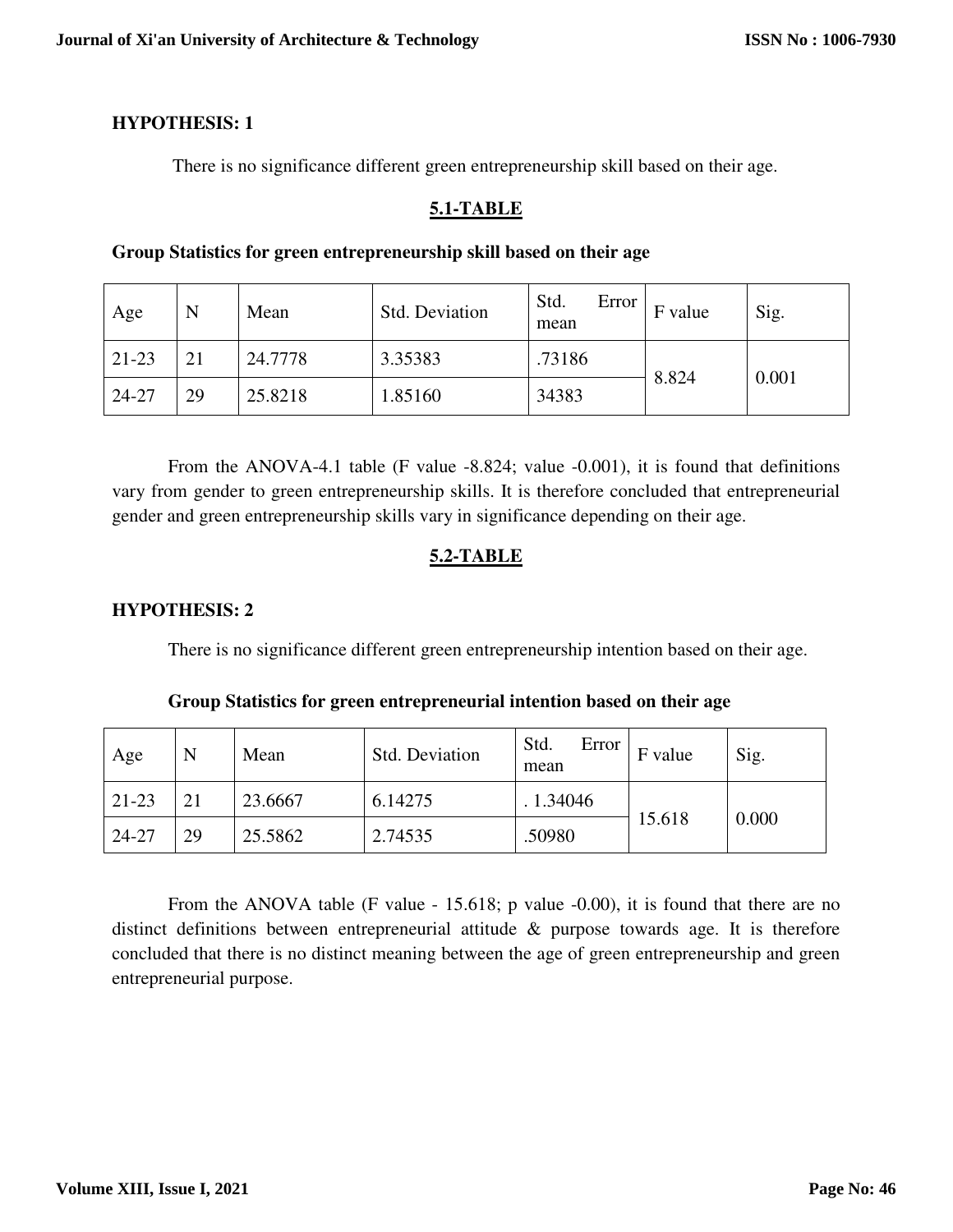### **HYPOTHESIS: 3**

 There is no significance different on entrepreneurial Attitude & Intention among management student the Living place

# **5.3-TABLE**

### **Group Statistics for opportunity of green entrepreneurial based on their age**

| Age     | N  | Mean    | Std. Deviation | Std.<br>Error<br>mean | value<br>E | Sig.  |
|---------|----|---------|----------------|-----------------------|------------|-------|
| $21-23$ | ∠⊥ | 21.0952 | 3.87175        | .84489                | 48.635     | 0.000 |

The ANOVA table (F value  $-48.635$ ; p value  $-0.00$ ) indicates that there is no distinction between green entrepreneurial opportunities and age. Therefore, there is no distinct significance between the era of green entrepreneurship and green entrepreneurship.

# **6. SUGGESTIONS**

1. Promoting a culture of green entrepreneurship in different districts of Tamilnadu.

### **7. DISCUSSION AND CONCLUSION:**

The empirical study of the studies carried out highlights some fascinating and hopeful aspects of the Kallakurichi district's green entrepreneurship. The majority of rural green entrepreneurs (54 percent) were found to be involved in careers in green entrepreneurship. The climate helps the green entrepreneur and affects his purpose and opportunity. "Green entrepreneurship" is an increasingly important, but still relatively under-researched, phenomenon from a growth perspective. The widespread degradation of wildlife and natural habitats, along with the evolving consequences of climate change and the rapid loss of biodiversity, compound the vulnerability of already burdened social groups and ecosystems, while global inequality and growing unemployment pose major challenges for policymakers.

#### Reference

- 1) Berle, G (1991). The Green Entrepreneur: *Business Opportunities that Can Save the Earth and Make You Money*. Blue Ridge Summit, PA: Liberty Hall Press,
- 2) BAKARI ALI MWAKAMBIRWA (2013) Green entrepreneurial practices among small and medium enterprises in mombasa county, Kenya.